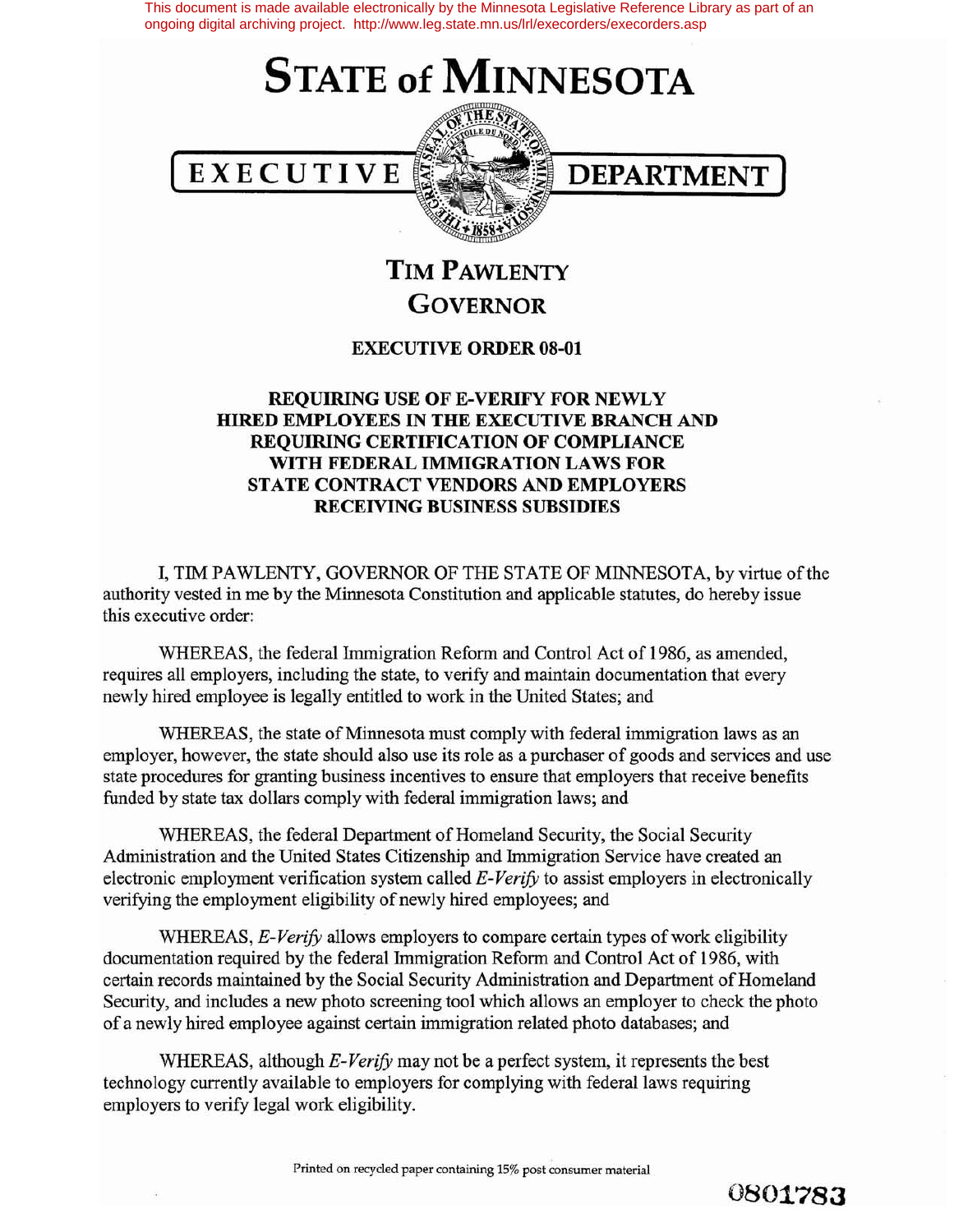## NOW, THEREFORE, I hereby order:

- 1. Consistent with the Commissioner of Employee Relations' authority in relation to employees of the executive branch pursuant to Minnesota Statutes, Chapter 43A, the Commissioner of Employee Relations will implement measures to ensure that all newly hired executive branch employees are legally eligible to work, including:
	- a. Requiring all hiring authorities within the executive branch of state government to use the federal electronic work verification program *("E- Verify.")*
	- b. Oversee training for state executive branch appointing authorities on use of*E-Verify.*
	- c. Conduct annual random audits of appointing authorities in the executive branch to ensure compliance with this Order.
- 2. To the extent consistent with the Commissioner of Administration's authority over state procurement as set forth in Minnesota Statutes, Chapter 16C and the applicable administrative rules, the Commissioner of Administration will implement procedures to ensure that state contracts in excess of \$50,000 are given to vendors which are in compliance with federal employment verification laws including:
	- a. Developing language for state contracts that requires vendors and subcontractors to certify compliance with the Immigration Reform and Control Act of 1986 in relation to employees performing work in the United States, and that the vendor and subcontractors do not knowingly employ persons in violation ofthe United States immigration laws.
	- b. Requiring certification from vendors and subcontractors that, as of the date services on behalf of the State of Minnesota will be performed, the vendor and all subcontractors have implemented or are in the process of implementing the *E-Verify* program for all newly hired employees in the United States who will perform work on behalf of the State of Minnesota.
	- c. Developing language for state contracts that allows the state to terminate the contract and/or debar the vendor if the Commissioner of Administration determines that the vendor or subcontractor within the control of the contract vendor has knowingly employed ineligible workers in violation of the federal immigration laws.
- 3. To the extent consistent with state law, the Commissioner ofEmployment and Economic Development will establish procedures for recipients of business subsidies to certify their compliance with the Immigration Reform and Control Act in relation to employees performing work in the United States. The Commissioner will also create a scoring incentive in competitive programs for businesses which implement the *E-Verify* program for newly hired employees performing work in Minnesota.